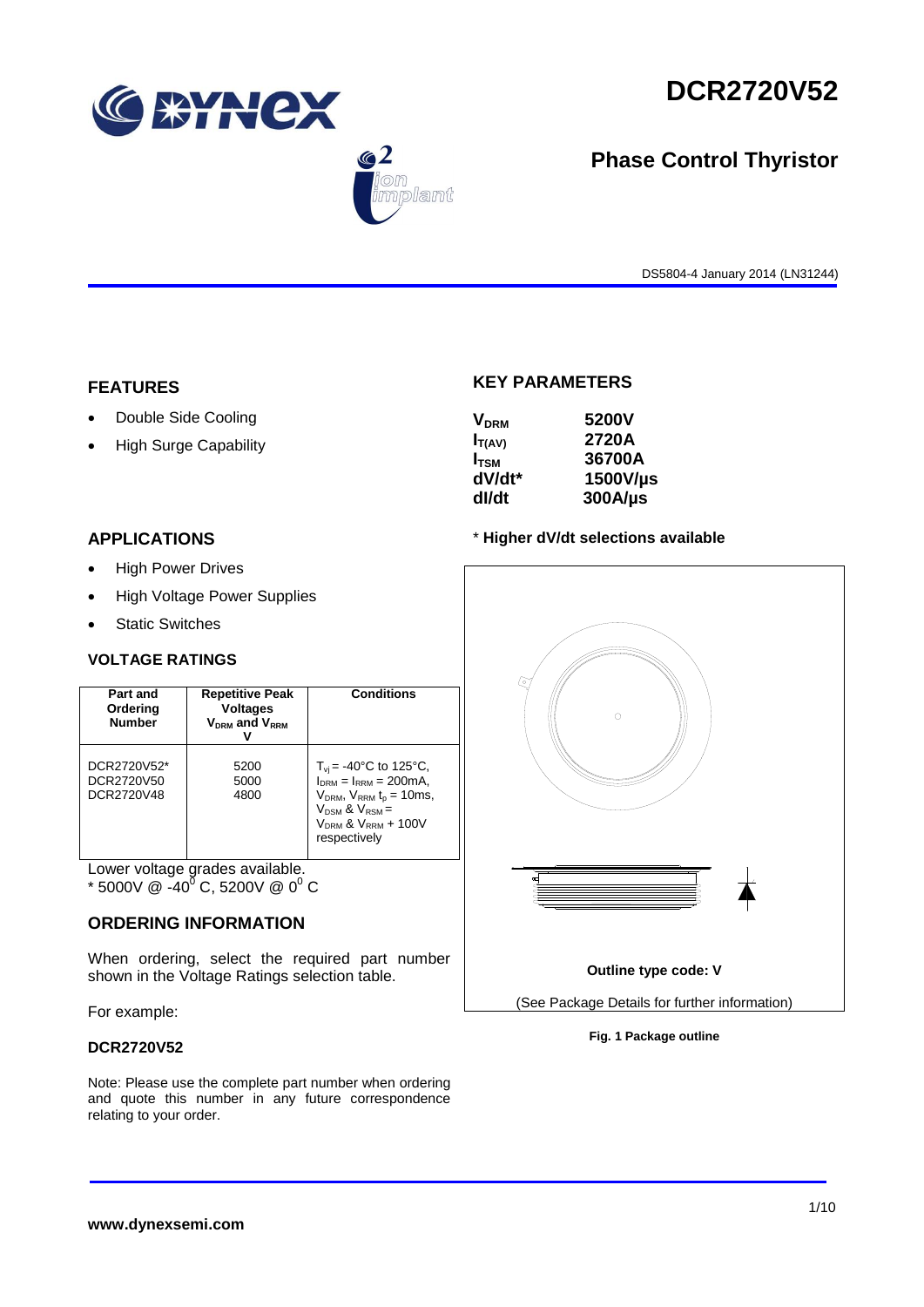



# **CURRENT RATINGS**

**Tcase = 60°C unless stated otherwise**

| Symbol                    | <b>Parameter</b>                     | <b>Test Conditions</b>   | Max. | <b>Units</b> |
|---------------------------|--------------------------------------|--------------------------|------|--------------|
| <b>Double Side Cooled</b> |                                      |                          |      |              |
| $I_T(AV)$                 | Mean on-state current                | Half wave resistive load | 2720 | Α            |
| I <sub>T(RMS)</sub>       | <b>RMS</b> value                     | $\overline{\phantom{0}}$ | 4270 | A            |
| $I_T$                     | Continuous (direct) on-state current | $\overline{\phantom{0}}$ | 4120 | Α            |

# **SURGE RATINGS**

| Symbol       | <b>Parameter</b>                        | <b>Test Conditions</b>                           | Max. | <b>Units</b>      |
|--------------|-----------------------------------------|--------------------------------------------------|------|-------------------|
| <b>I</b> TSM | Surge (non-repetitive) on-state current | 10ms half sine, $T_{\text{case}} = 125^{\circ}C$ | 36.7 | kA                |
| $l^2t$       | $I2t$ for fusing                        | $V_R = 0$                                        | 6.73 | MA <sup>2</sup> s |

# **THERMAL AND MECHANICAL RATINGS**

| Symbol           | <b>Parameter</b>                      | <b>Test Conditions</b>    | Min.        | Max.                     | <b>Units</b> |      |
|------------------|---------------------------------------|---------------------------|-------------|--------------------------|--------------|------|
| $R_{th(j-c)}$    | Thermal resistance – junction to case | Double side cooled        | DC          |                          | 0.00746      | °C/W |
|                  |                                       | Single side cooled        | Anode DC    |                          | 0.0130       | °C/W |
|                  |                                       |                           | Cathode DC  | $\overline{\phantom{a}}$ | 0.0178       | °C/W |
| $R_{th(c-h)}$    | Thermal resistance – case to heatsink | Clamping force 54kN       | Double side | $\blacksquare$           | 0.002        | °C/W |
|                  |                                       | (with mounting compound)  | Single side |                          | 0.004        | °C/W |
| $T_{\rm vj}$     | Virtual junction temperature          | <b>Blocking VDRM/VRRM</b> |             |                          | 125          | °C   |
| $T_{\text{stg}}$ | Storage temperature range             |                           |             | $-55$                    | 125          | °C   |
| $F_m$            | Clamping force                        |                           |             | 48.0                     | 59.0         | kN   |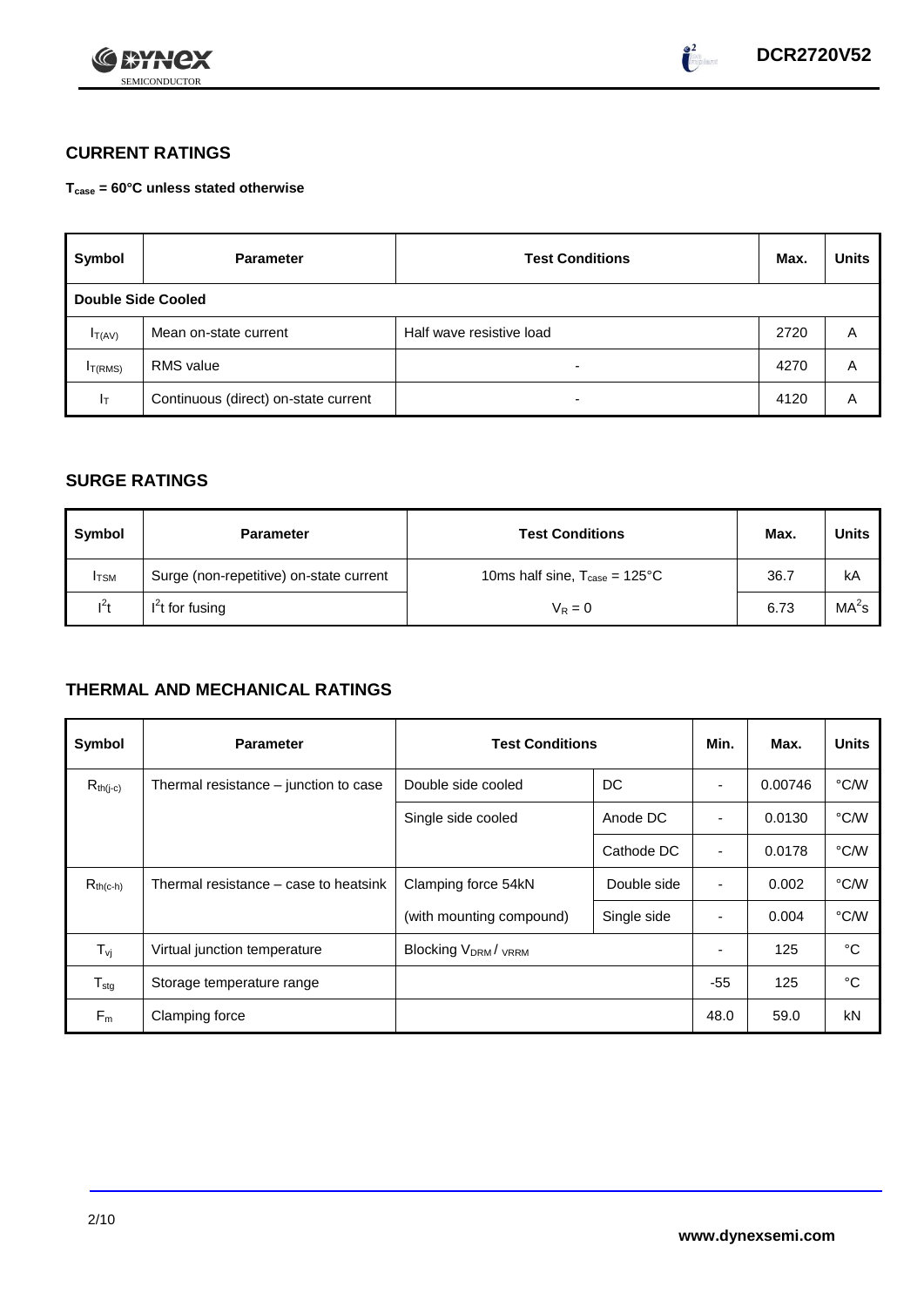



# **DYNAMIC CHARACTERISTICS**

| Symbol            | <b>Parameter</b>                              | <b>Test Conditions</b>                                                  |                 | Min.                         | Max.   | <b>Units</b> |
|-------------------|-----------------------------------------------|-------------------------------------------------------------------------|-----------------|------------------------------|--------|--------------|
| <b>IRRM</b> /IDRM | Peak reverse and off-state current            | At $V_{RRM}/V_{DRM}$ , $T_{case} = 125^{\circ}C$                        |                 | $\overline{\phantom{a}}$     | 200    | mA           |
| dV/dt             | Max. linear rate of rise of off-state voltage | To 67% $V_{DRM}$ , T <sub>i</sub> = 125°C, gate open                    |                 | $\qquad \qquad \blacksquare$ | 1500   | $V/\mu s$    |
| dl/dt             | Rate of rise of on-state current              | From 67% $V_{DRM}$ to 2x $I_{T(AV)}$                                    | Repetitive 50Hz | $\blacksquare$               | 150    | $A/\mu s$    |
|                   |                                               | Gate source 30V, 10 $\Omega$ ,                                          | Non-repetitive  |                              | 300    | $A/\mu s$    |
|                   |                                               | $t_r$ < 0.5µs, T <sub>i</sub> = 125°C                                   |                 |                              |        |              |
| $V_{T(TO)}$       | Threshold voltage - Low level                 | 500A to 2000A at $T_{\text{case}} = 125^{\circ}$ C                      |                 |                              | 0.90   | V            |
|                   | Threshold voltage - High level                | 2000A to 7200A at $T_{\text{case}} = 125^{\circ}$ C                     |                 | $\overline{\phantom{a}}$     | 1.1    | V            |
| $r_{\text{T}}$    | On-state slope resistance – Low level         | 500A to 2000A at $T_{\text{case}} = 125^{\circ}C$                       |                 | $\overline{\phantom{a}}$     | 0.3428 | $m\Omega$    |
|                   | On-state slope resistance - High level        | 2000A to 7200A at $T_{\text{case}} = 125^{\circ}$ C                     |                 | $\overline{\phantom{a}}$     | 0.2414 | $m\Omega$    |
| $t_{\text{gd}}$   | Delay time                                    | $V_D = 67\%$ V <sub>DRM</sub> , gate source 30V, 10 $\Omega$            |                 |                              | 3      | μs           |
|                   |                                               | $t_r = 0.5 \mu s$ , $T_i = 25^{\circ}C$                                 |                 |                              |        |              |
| $t_{\alpha}$      | Turn-off time                                 | $T_i$ = 125°C, $V_R$ = 200V, dl/dt = 1A/µs,                             |                 |                              | 600    | μs           |
|                   |                                               | $dV_{DR}/dt = 20V/\mu s$ linear                                         |                 |                              |        |              |
| $Q_{\rm S}$       | Stored charge                                 | $I_T = 2000A$ , $T_i = 125^{\circ}C$ , dl/dt – 1A/us,                   |                 | 2000                         | 4750   | μC           |
| IL.               | Latching current                              | $T_i = 25^{\circ}C$ , $V_D = 5V$                                        |                 | $\overline{\phantom{a}}$     | 3      | A            |
| Iн                | Holding current                               | $T_i = 25^{\circ}C$ , $R_{G-K} = \infty$ , $I_{TM} = 500A$ , $I_T = 5A$ |                 | $\overline{\phantom{a}}$     | 300    | mA           |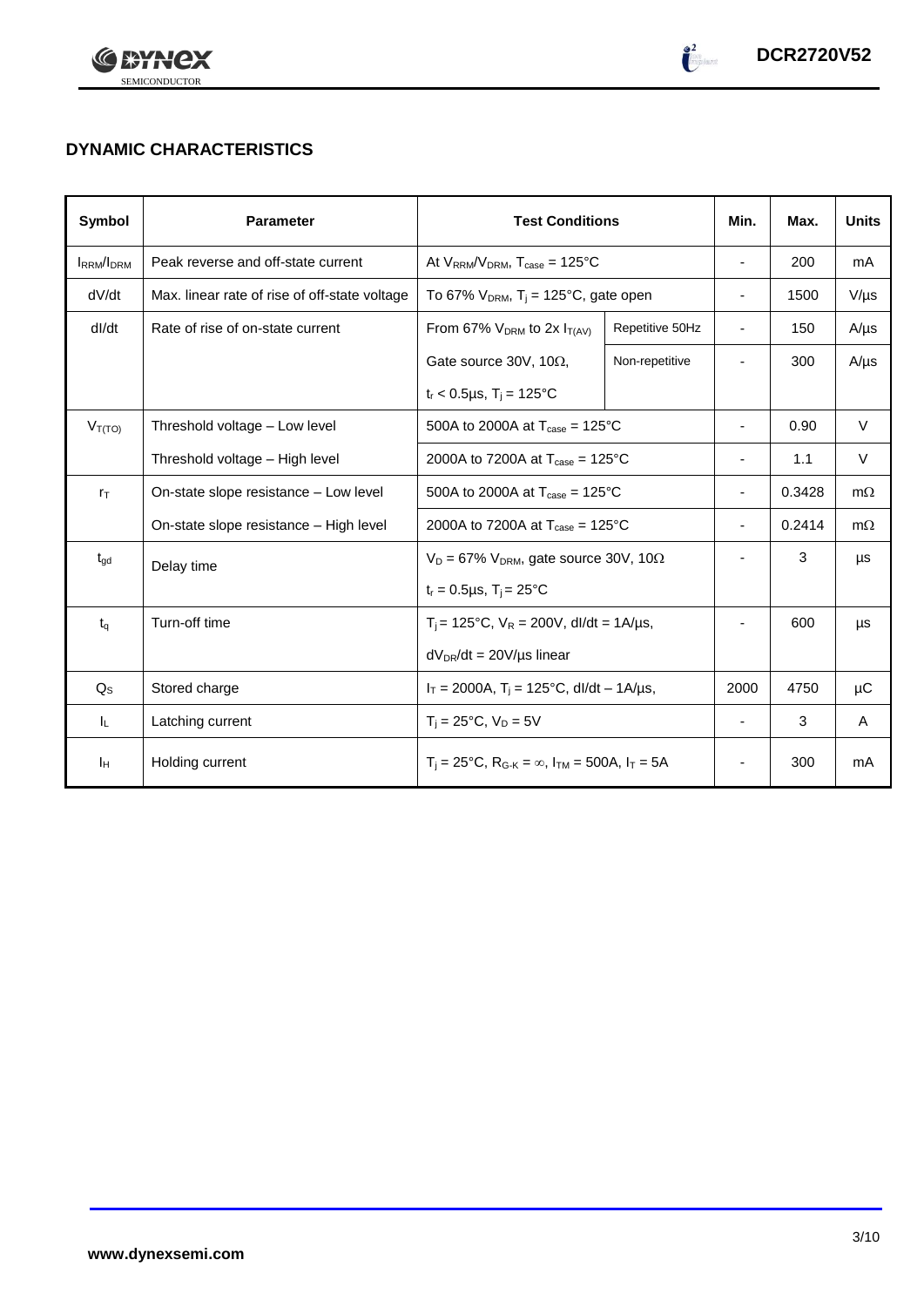

# **GATE TRIGGER CHARACTERISTICS AND RATINGS**

| Symbol          | <b>Test Conditions</b><br><b>Parameter</b> |                                              | Max. | Units |
|-----------------|--------------------------------------------|----------------------------------------------|------|-------|
| V <sub>GT</sub> | Gate trigger voltage                       | $V_{DRM}$ = 5V, $T_{case}$ = 25°C            | 1.5  |       |
| V <sub>GD</sub> | Gate non-trigger voltage                   | At 50% $V_{DRM}$ , $T_{case} = 125^{\circ}C$ | 0.4  |       |
| Iст             | Gate trigger current                       | $V_{DRM} = 5V$ , $T_{case} = 25^{\circ}C$    | 350  | mA    |
| lgp             | Gate non-trigger current                   | At 50% $V_{DRM}$ , $T_{case}$ = 125°C        | 15   | mA    |

# **CURVES**





 $V_{TM}$  **EQUATION** Where  $A = -0.450546$  $B = 0.251217$  $V_{TM} = A + Bln (I_T) + C.I_T + D.\sqrt{I_T}$  C = 0.000242  $D = -0.008134$ these values are valid for  $T_i = 125^{\circ}C$  for  $I_T$  500A to 7200A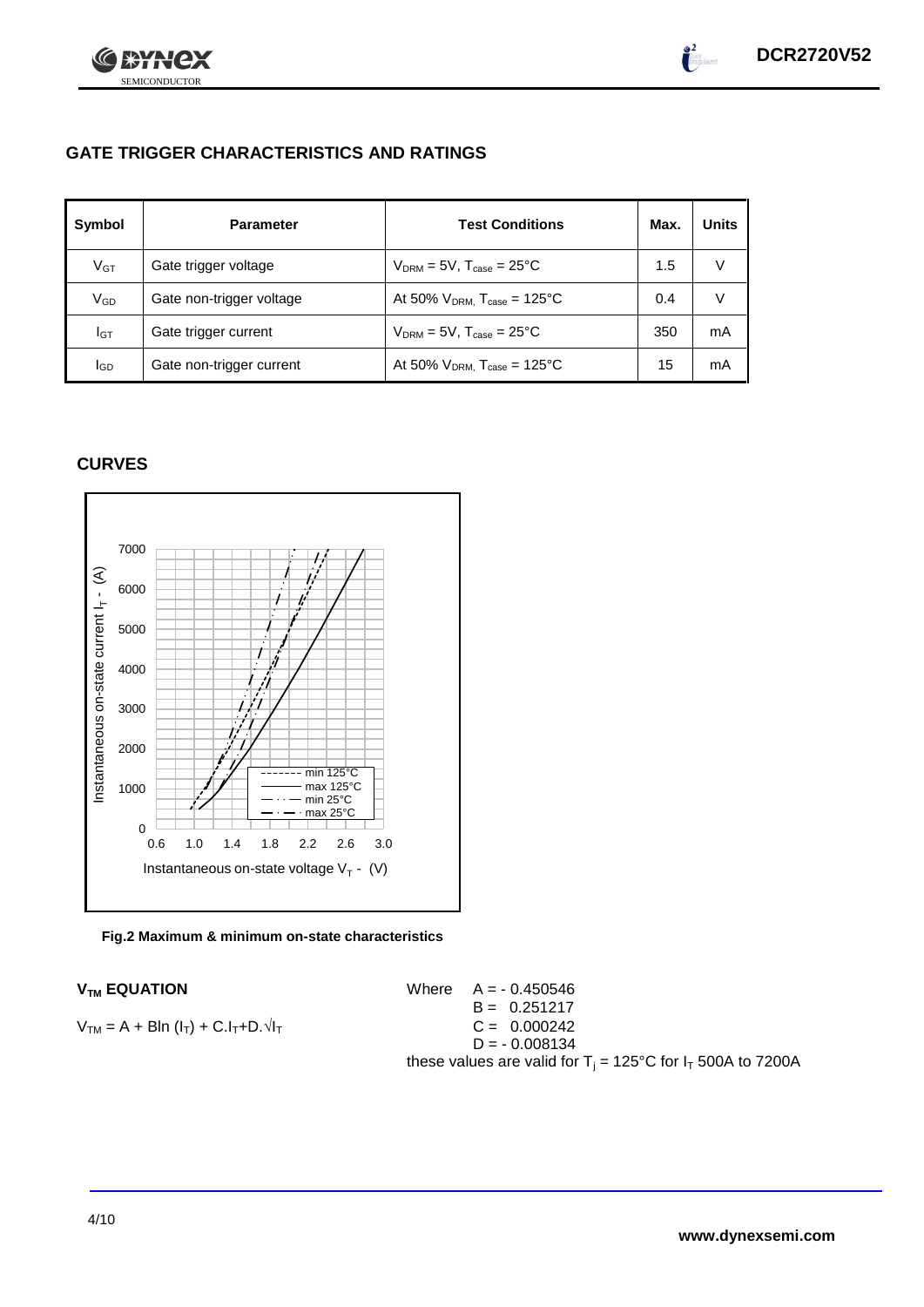





**Fig.5 Maximum permissible heatsink temperature, double side cooled – sine wave**



0 1000 2000 3000 4000 5000

Mean on-state current,  $I_{T(AV)}$  - (A)

 $.90$  

**www.dynexsemi.com**

**DCR2720V52**

 $\frac{1}{2}$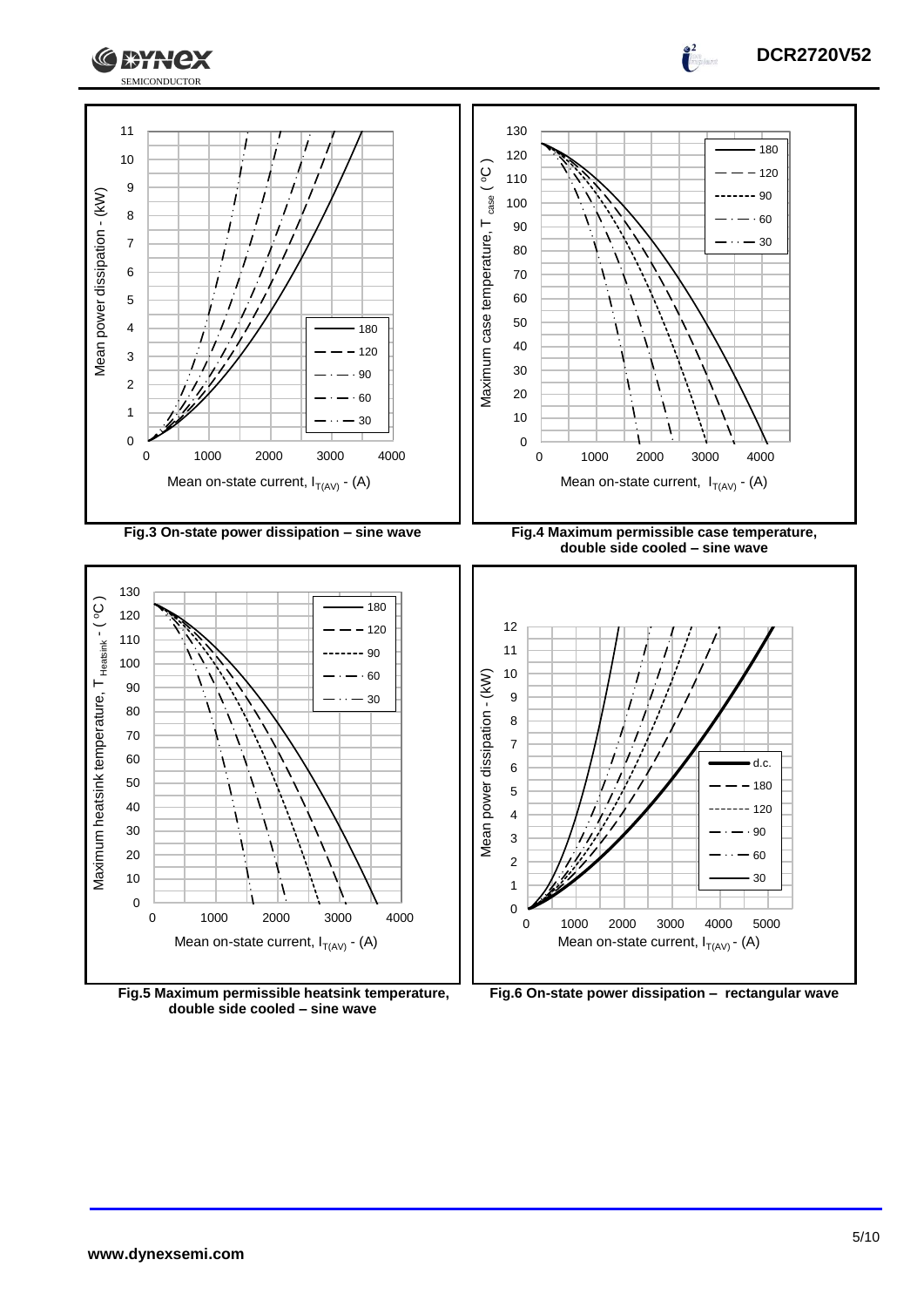



| rect. |                | $\Delta Z_{th}$ (z) |       |                            |       |       |
|-------|----------------|---------------------|-------|----------------------------|-------|-------|
|       |                |                     |       | $\Delta Z_{\text{th}}$ (z) |       |       |
|       | $\rho^{\circ}$ | sine.               | rect. | $\theta^{\circ}$           | sine. | rect. |
| 0.88  | 180            | 1.34                | 0.88  | 180                        | 1.33  | 0.88  |
| 1.30  | 120            | 1.57                | 1.30  | 120                        | 1.57  | 1.29  |
| 1.54  | 90             | 1.84                | 1.54  | 90                         | 1.83  | 1.53  |
| 1.81  | 60             | 2.08                | 1.81  | 60                         | 2.07  | 1.80  |
| 2.11  | 30             | 2.28                | 2.11  | 30                         | 2.26  | 2.10  |
| 2.28  | 15             | 2.37                | 2.28  | 15                         | 2.35  | 2.26  |
|       |                |                     |       |                            |       |       |

**DCR2720V52**

 $\frac{1}{2}$ 

**Fig.9 Maximum (limit) transient thermal impedance – junction to case (°C/kW)**

 $\Omega$ 2 4

0.001 0.1 10

Time ( s )

6

 $1*Y$ 

l ex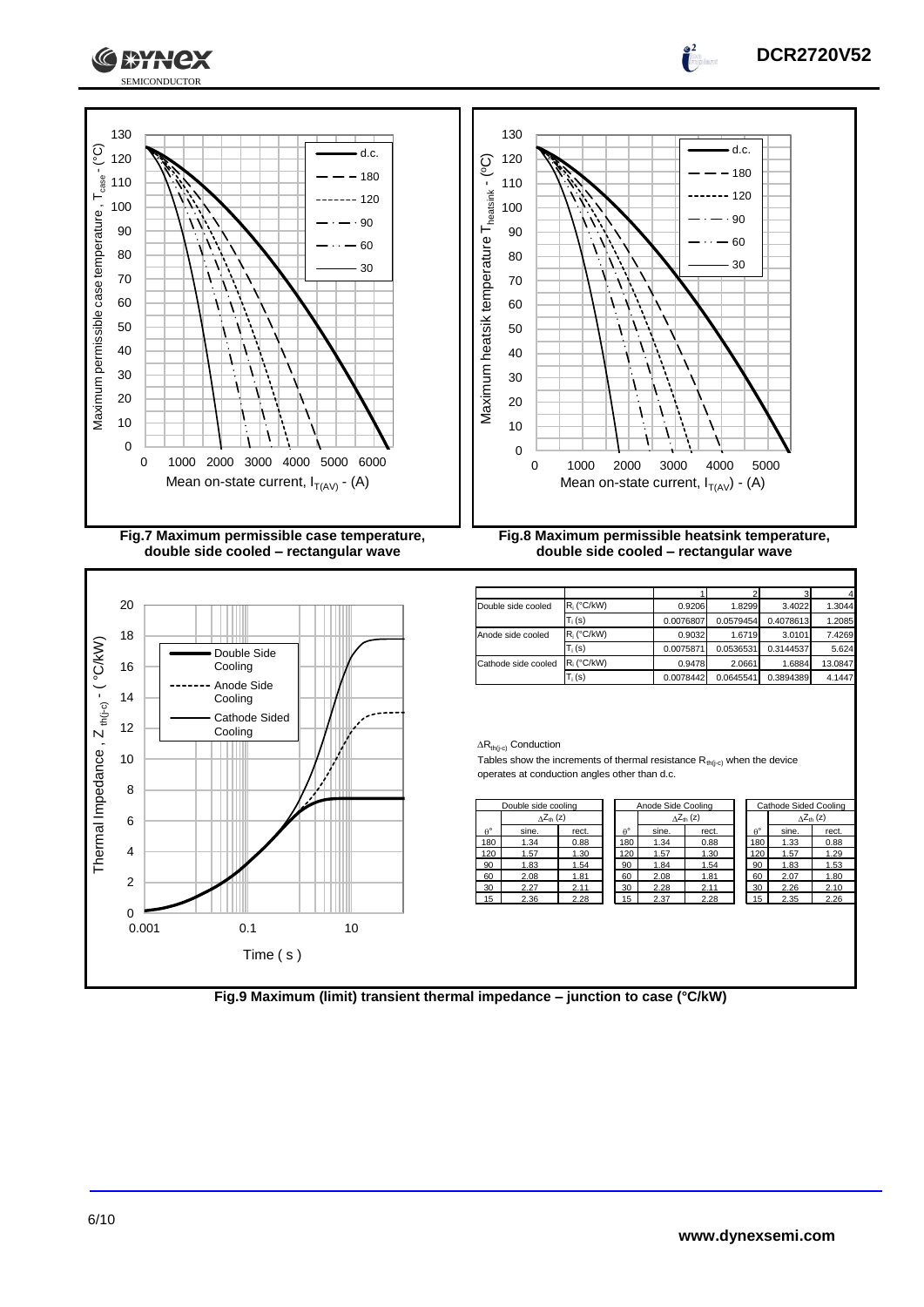



 $\frac{1}{2}$ 

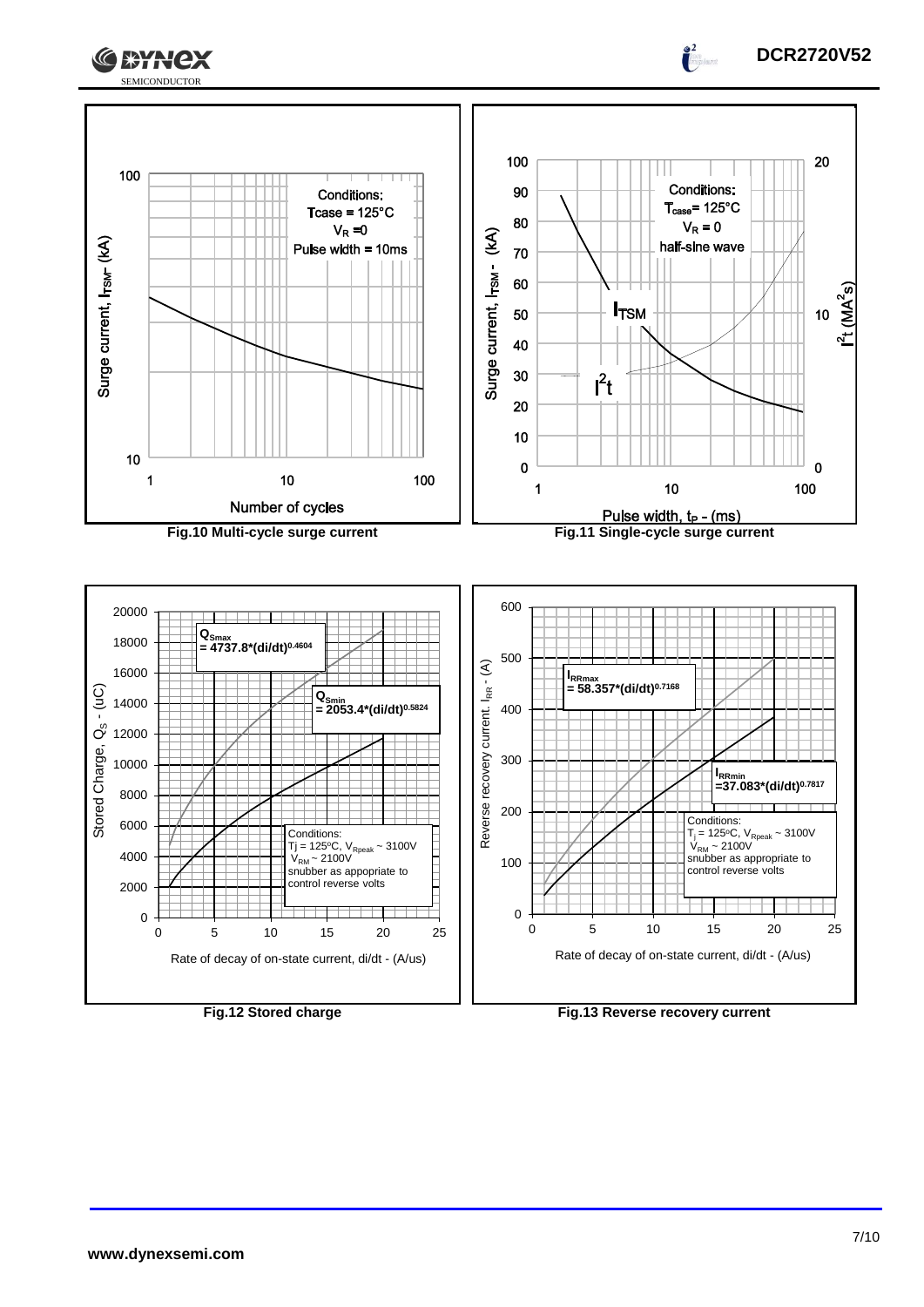

**Fig14 Gate Characteristics**



**Fig. 15 Gate characteristics**

**DCR2720V52**

 $\int_0^2$ 

**CEYNEX**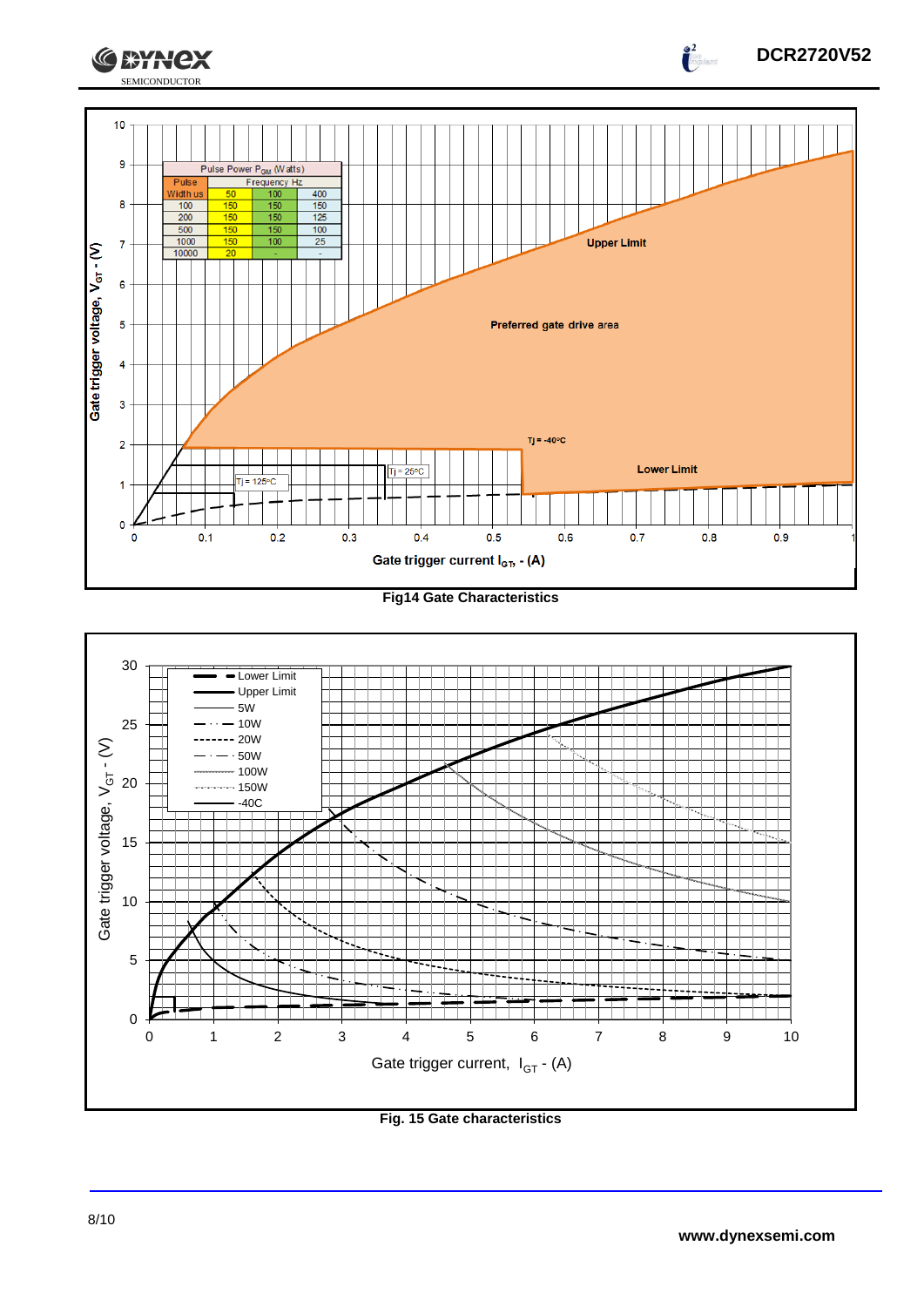

 $\int_0^2$ 

# **PACKAGE DETAILS**

For further package information, please contact Customer Services. All dimensions in mm, unless stated otherwise. DO NOT SCALE.



**Fig.16 Package outline**